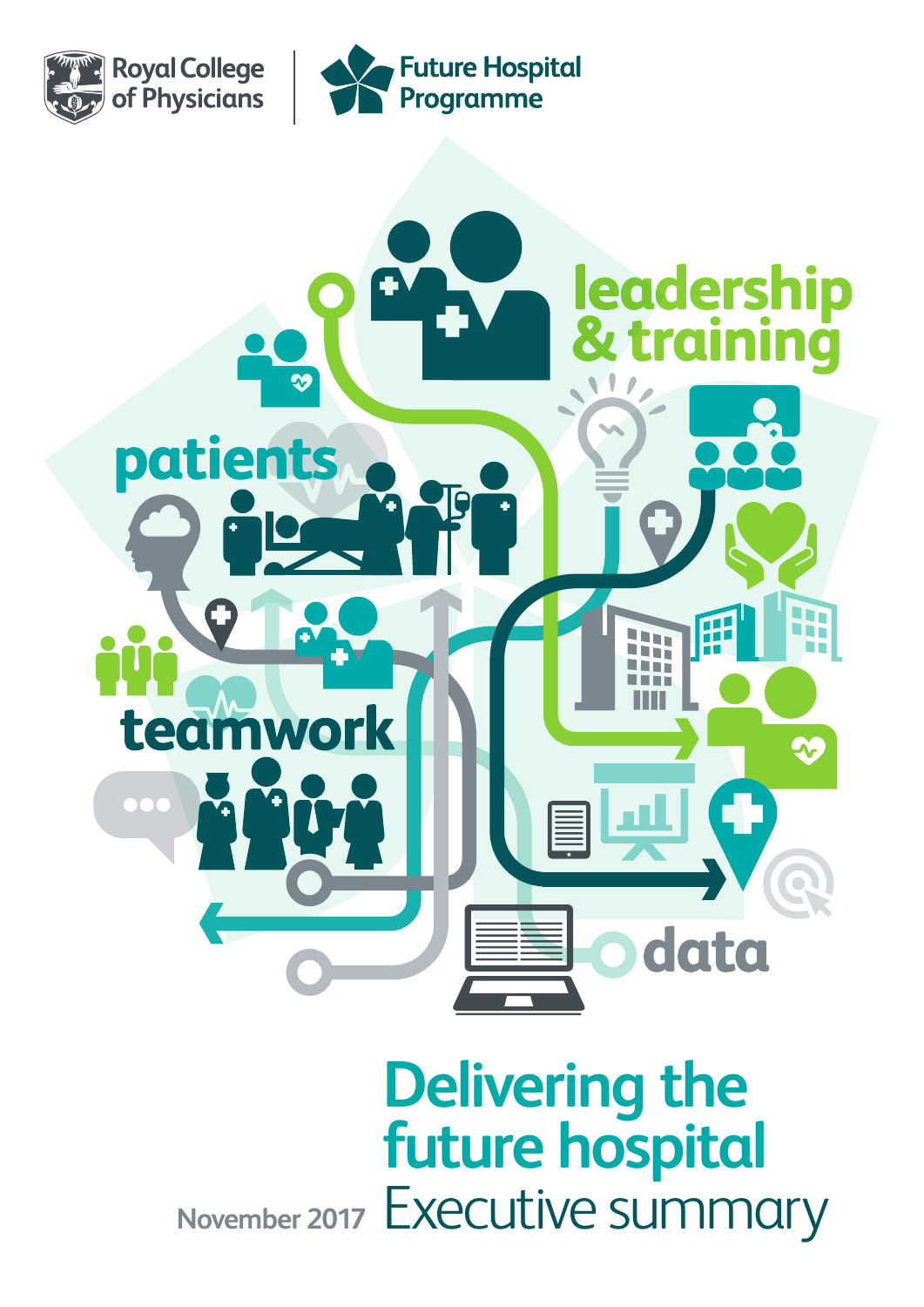# **Contents**

| $\overline{2}$<br><b>Foreword Jane Dacre, PRCP</b><br>$\overline{3}$<br><b>Foreword Elisabeth Davies, PCN Chair</b> |
|---------------------------------------------------------------------------------------------------------------------|
|                                                                                                                     |
|                                                                                                                     |
| $\overline{4}$<br>What was different about the FHP?                                                                 |
| 5<br><b>Key learning</b>                                                                                            |
| $\overline{7}$<br><b>Successes</b>                                                                                  |
| 8<br><b>External recognition</b>                                                                                    |
| 9<br><b>Conclusions</b>                                                                                             |
| 9<br>Improving future health and care                                                                               |
| 9<br><b>References</b>                                                                                              |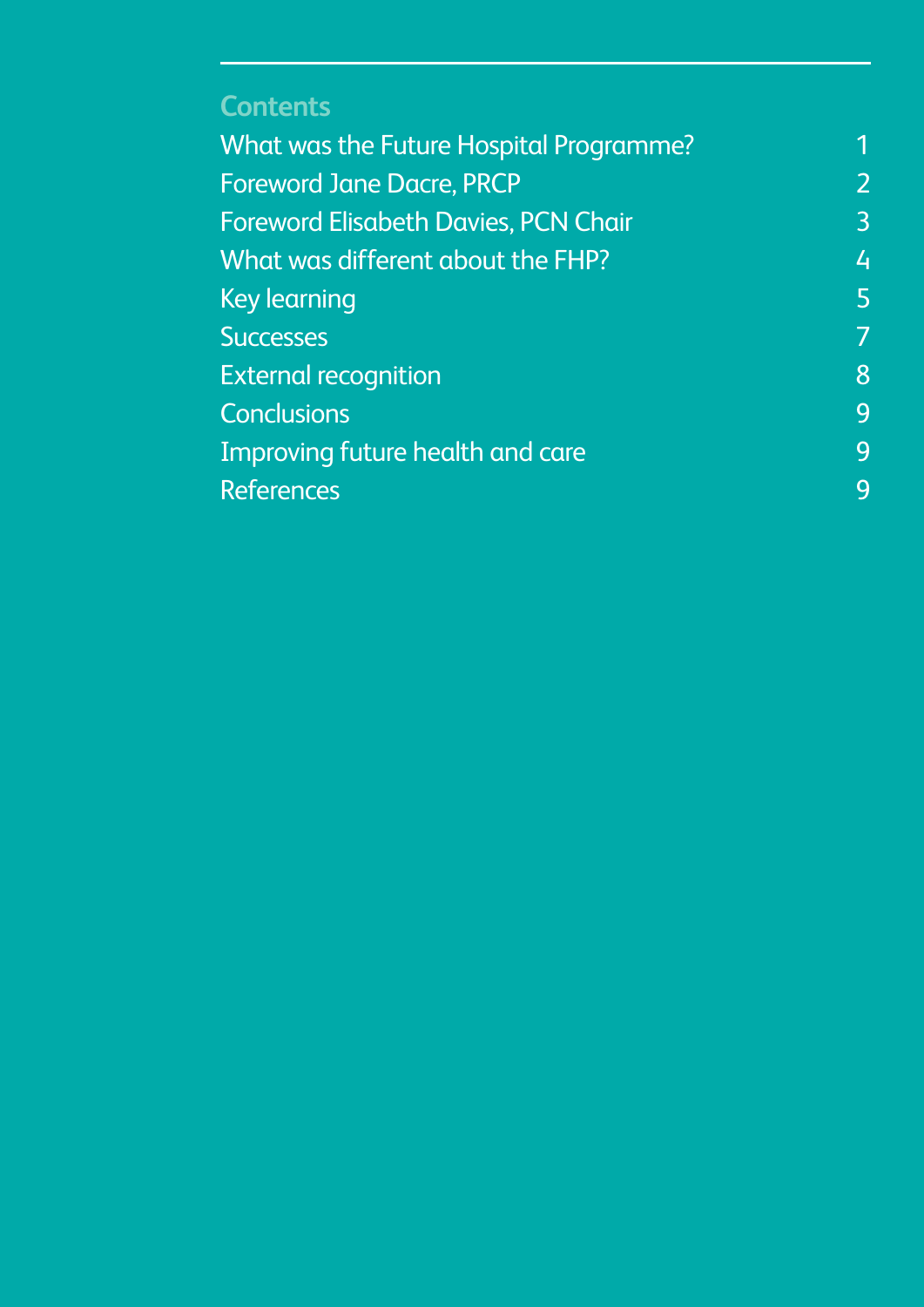<span id="page-2-0"></span>

# **What was the Future Hospital Programme?**

The Future Hospital Programme (FHP) was established by the Royal College of Physicians (RCP) in response to the seminal Future Hospital Commission (FHC) report.<sup>1</sup> The report described a new model of patient-centred care underpinned by a core set of principles and new approaches to leadership and training.

The FHP put this vision into practice with clinical partners across England and Wales in order to evaluate the real-world impact of the FHC's recommendations. At its heart was the need to change and improve services for patients. The FHP demonstrated the RCP's commitment to being part of the wider solution to the challenges being faced by the NHS.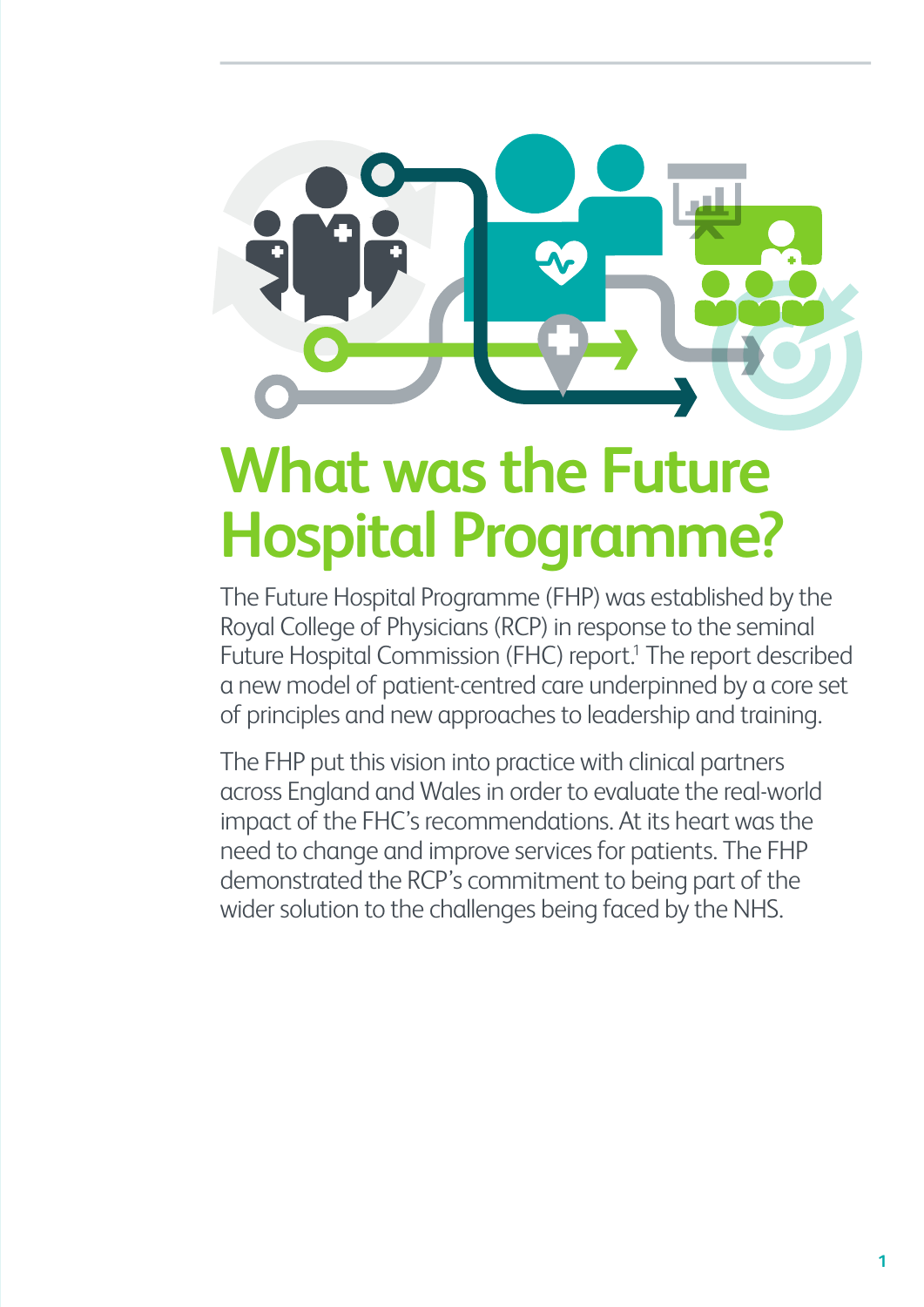<span id="page-3-0"></span>

## **Foreword Jane Dacre, PRCP**

*Future Hospital: Caring for medical patients* **was that rare thing in medicine – a report that was radical, engaging and popular, full of new ideas and solutions to the common problems that beset the NHS. The product of 18 months' work by dozens of people, including patients and carers, it outlined a new blueprint for health services – a blueprint that would bring care to the patient where they were in the hospital, and identify and care for deteriorating patients in the community before they needed to go to hospital. It hit the headlines, garnered support from government, the NHS and the health professions, and saw its ideas incorporated into national initiatives such as NHS England's Five Year Forward View.**

My predecessor Sir Richard Thompson vowed he would not let the report sit on a shelf, and he was true to his word. The RCP invested in a 3-year Future Hospital Programme (FHP) to implement the recommendations of the report, provide proof of concept and turn the words on paper into real, measurable improvements in patient care. As the RCP president who took over responsibility for its implementation I am proud to say that it has done exactly that – the diverse elements of the programme have shown genuine and replicable successes.

The results – increased patient satisfaction, meaningful patient engagement, saving of money and resources, reduced admissions, patients treated more safely and effectively, increased clinician engagement, higher morale in FHP units leading to easier recruitment, improved self-management of conditions – are impressive and inspiring.

As Sir Richard said in his own foreword to the original report, 'Delivering radical change is not easy. It will mean evolution, difficult decisions and strong leadership.' And so it has proved. Common challenges across the FHP projects included limited resources, staff changes and vacancies, local structures actively hindering new patterns of working, and issues with data collection and sharing. Overcoming these difficulties makes the successes more remarkable.

The FHP demonstrated beyond doubt the value of both small and large investments for improvement projects, the need for strong leadership and inspirational staff who can lift team morale, the value of patient engagement and representation, and the need for stable teams and structures to support change.

Most importantly, we established that we can enact change against the background of the challenges described earlier. We now have a cadre of change champions from across the programme, whose experiences can inform those looking to replicate the improvement projects in their own trusts and community services.

Although the formal FHP is drawing to a close as a separate entity, the learning will be incorporated into the RCP's new Quality Improvement Programme, which will provide support to clinicians and their teams to deliver improvements in care and services. The programme will include a faculty of QI experts, develop training and education in QI, create networks and offer bespoke support to physicians, teams and organisations. The chief registrar scheme, which has been so successful in engaging our trainees in quality improvement programmes, will continue to be supported, with an ongoing network to support career development in QI after leaving the scheme.

I would like to offer my heartfelt thanks to every patient, every health professional, and every manager involved in the programme, for their commitment, their determination and their belief in Future Hospital. It was always about people, and it always will be.

Hien.

**Professor Jane Dacre RCP President**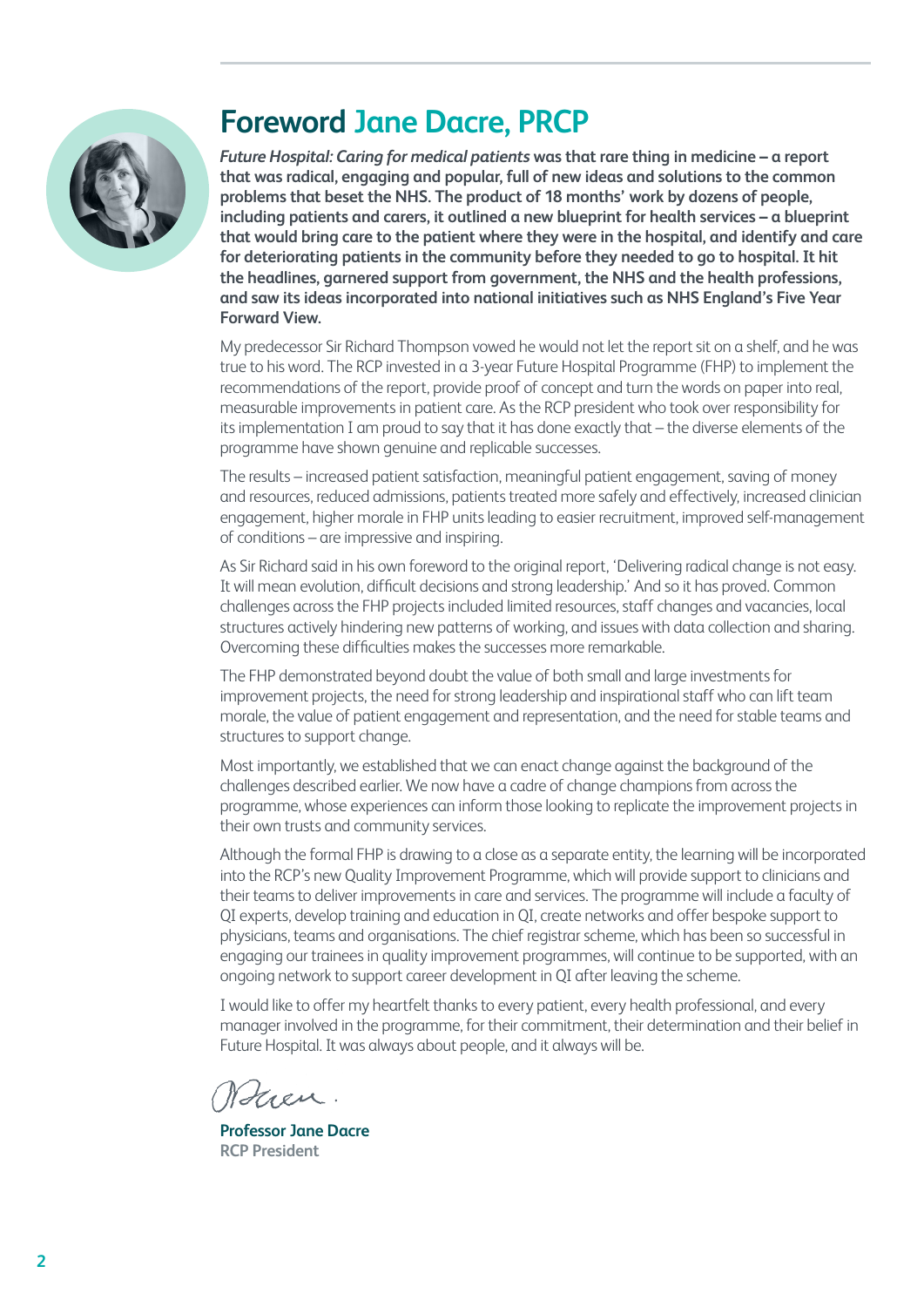<span id="page-4-0"></span>

# **Foreword Elisabeth Davies, PCN Chair**

**Patient and public involvement isn't always easy and rarely offers a quick fix solution. If it's going to succeed it often needs the deep-seated commitment of key individuals, working together to deliver a clear and unshakable vision for how services can be made measurably better by involving and engaging service users. It is this commitment – to both involvement and person-centred care – that has been a true hallmark of the Future Hospital Programme (FHP) from the outset.** 

This commitment has been woven into many of the different projects within the FHP, but there's no doubt in my mind that it's within the development sites that we've come closest to being able to deliver co-production. The RCP Patient and Carer Network (PCN) has been involved not just locally but in the project governance and design, including the recruitment and selection of the sites. It's therefore no surprise that this is the area where patient and public involvement has been most effective and where we've faced some challenges too.

We've seen improved patient experience reported at each development site. Patient representatives (both from the PCN and local lay representatives) have often taken the lead in defining and sometimes even collecting patient experience data. They've helped produce new information leaflets and they've set up new ways of engaging patients, including a Patient Advisory Group. At its best they've been very much equal partners within the quality improvement team.

The challenges they've faced in many ways echo the challenges for the wider development sites. PCN and lay reps have had to deal with the impact of changes to project management teams and losing those staff who have previously championed patient involvement. These factors have a knock-on effect on whether involvement has always felt meaningful and whether it can be embedded into routine practice – this isn't about a 'nice to have' but about the importance of understanding and measuring what matters most to patients.

Are there any surprises in this? Probably not when it comes to the challenges but familiarity doesn't make the learning and reflections set out within this report any less significant or useful.

What I am really struck by is that, as with so many aspects of healthcare, despite the systems and complexities, effectiveness so often comes down to the trust and the relationships that can be established between individuals. In the FHP I have met some exceptional individuals – our PCN development site leads, local lay representatives and clinicians and managers who have demonstrated true leadership and a commitment to improving the quality of what matters most to patients.

Current pressures mean it is more important than ever to design and deliver services based on the needs of patients and carers. This report is a testimony to what can be achieved.

malott

**Elisabeth Davies Chair, RCP Patient and Carer Network**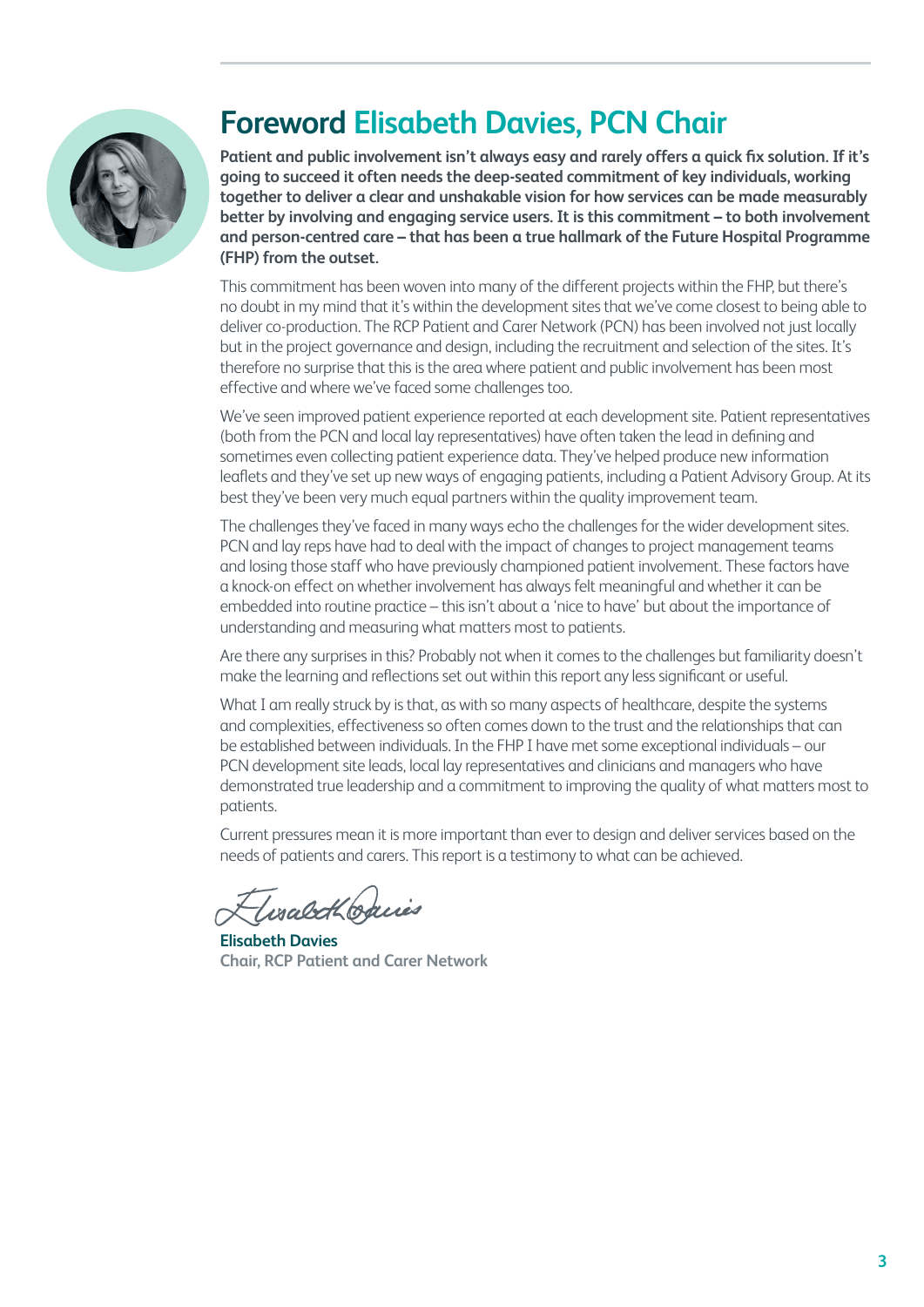## <span id="page-5-0"></span>**What was different about the FHP?**

NHS staff and patients are currently exposed to a raft of service improvement and transformation programmes as healthcare organisations strive to cope with increasing demand and constrained budgets.

The FHP was a new venture for the RCP. It represented a unique, comprehensive programme of activity which included: eight FH development sites (selected, supported local healthcare project teams); a pilot of a new role of chief registrar (a senior clinical leadership role for experienced trainee doctors); and other workstreams relating to person-centred care, young adults and adolescents and integrated care. The FHP:

- **> championed patient experience and patient-centred care throughout, by facilitating leadership by patients, carers and the public and their involvement in service redesign and delivery from the outset**
- **> embedded in clinical practice the FHC 'blueprint' and its 11 principles of patient care1**
- **> applied a standardised approach to measuring the impact of new ways of working through quality improvement methodology**
- **> supported development sites to improve front-line services within existing local resources with no additional transformational funding**
- **> advocated a front-line clinician-led approach to improvement by selecting eight sites with strong, multiprofessional team working and patient engagement, from inception through to implementation**
- **> led on the development of future clinical leaders through a bespoke leadership, management and improvement programme as part of the chief registrar project**
- **> used the expertise, resource and influence of a medical royal college to support improved patient care**
- **> commissioned independent evaluation by academic organisations.**

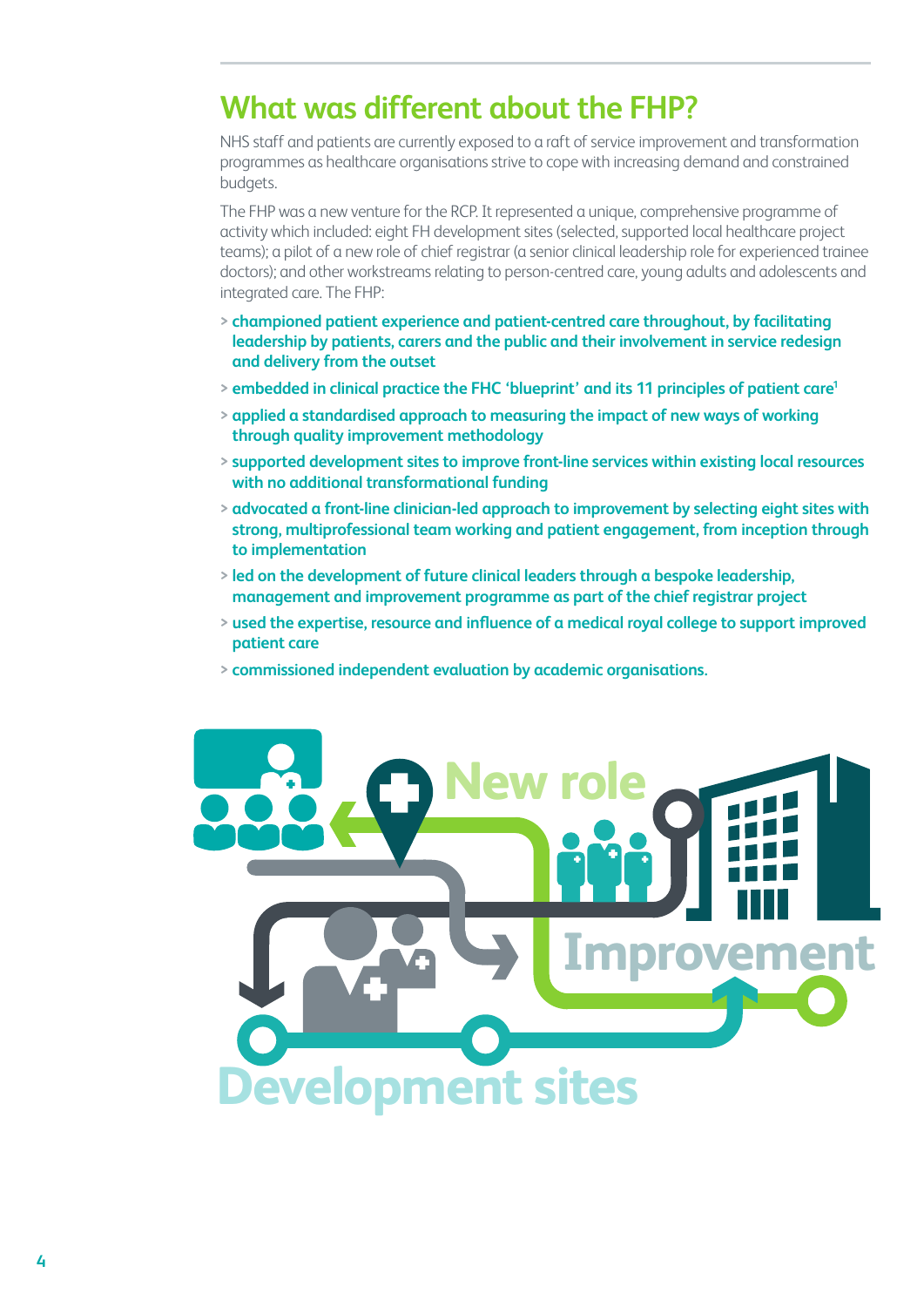<span id="page-6-0"></span>

# **Key learning**

#### **1. Ensure patients and carers are at the centre of healthcare design and delivery**

From the outset, the FHP championed patient involvement. Patients were involved in the design and delivery of all development site improvement projects to varying extents. It is recognised that full, meaningful integration of patient representatives into clinical teams remains a challenge. Learning from the development sites showed that successful patient involvement in service design and delivery can be achieved by:

- **> harnessing the individual strengths and skills of patient representatives**
- **> appointing at least two patient representatives to each clinical team and fostering mutual support and cross cover, to maintain continuity and to obtain a wider viewpoint**
- **> peer support provided by an organised patient group, for example the RCP's Patient and Carer Network (PCN) or National Voices**
- **> ensuring that clinical teams continuously reflect on, and refine the role of patient representatives**
- **> identifying a member of the clinical team to act as a main point of contact for patient representatives; ideally, this should be the project lead**
- **> ensuring that the patient's voice is heard and not marginalised by terminology, clinical decision making, professional relationships and hierarchy.**

*Development sites benefited from the varied backgrounds and experience of their patient representatives. Patients authored project reports, blogs and journal articles, led the redesign of a website to host resources for clinicians and the public, and presented at FHP learning events.* 



#### **2. Provide local support for teams to improve patient care in a financially constrained, politically exposed healthcare system.**

Almost all development site projects were put at risk or adversely impacted by systemic pressures in their organisation. Unprecedented healthcare demand led to reorganisation and staff redeployment while staff vacancies disrupted teams. These challenges were mitigated by:

- **> ensuring board-level sponsorship, support and alignment with wider organisational and health economy priorities from the outset**
- **> strong clinical and managerial leadership across primary, secondary, tertiary and social care**
- **> patient involvement at every stage of the project, which engaged and motivated staff and managers and ensured a focus on goals that were meaningful to patients**
- **> ensuring that wide staff engagement, resilience and morale were top priorities**
- **> professionals having time, space and support to focus and participate in improvement activities outside of routine clinical practice.**

The absence of RCP funding for service provision, or staff recruitment, in development site host organisations meant that improvements were achieved within existing budgets and, consequently, readily sustainable.

*One Future Hospital development site team aimed to integrate respiratory services across central and south Manchester. Ensuring staff engagement across two large organisations was crucial for making progress. Regular meetings were held for teams to share ideas and collaborate on how integration would benefit patient care.*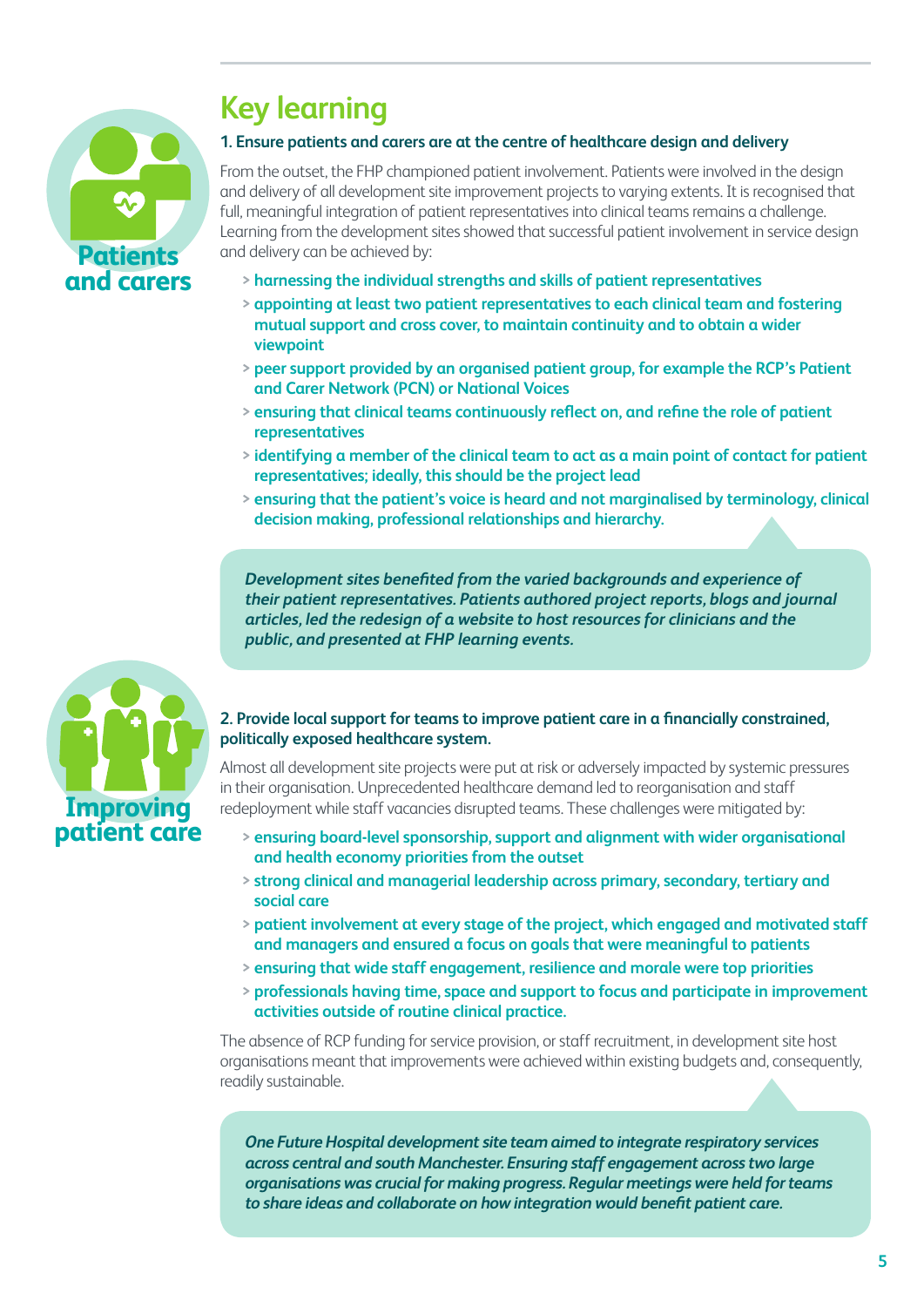

#### **3. Develop a collaborative learning structure to enable healthcare teams to successfully implement improvement projects**

Over its span, the FHP refined a series of educational and supportive interventions to help individuals and teams successfully implement improvement projects, which included:

- **> collaborative learning opportunities**
- **> sharing project successes and failures both within and outside the FHP**
- **> fostering a wider community of interest to share best practice and learning**
- **> building peer support, particularly valued by chief registrars embarking on a unique and new role**
- **> training in improvement methodology**
- **> training in developing and implementing patient experience data collection and disseminating this to drive improvement.**

*The FHP facilitated regular learning events for Future Hospital development sites to meet, share learning, network and find solutions to common challenges, which were highly valued by teams. Likewise, through the Future Hospital chief registrar scheme, chief registrars were encouraged to collaborate and share learning through regular training days held at the RCP.*

#### **4. Collect and analyse data to support ongoing improvements to patient care**



The FHP provided all development site teams with training and support from experts in quality improvement and data analysis from the outset. Teams which included a local data analyst utilised statistically valid methodology more extensively, with an enhanced ability to demonstrate the impact of their interventions. These analysts helped to upskill clinical colleagues to utilise data to improve the care delivered to patients.

There remains limited expertise in the wider NHS in applying the 'measurement for improvement' model. Significant input is required to:

- **> recruit and upskill data analysts**
- **> embed data analysts into clinical teams at the outset of improvement projects**
- **> support and train clinical teams to ensure the right data are collected, analysed and interpreted to measure the improvement in care sought**
- **> support clinical teams in collecting and interpreting patient experience data**
- **> focus on data that measure the true impact of clinically-led improvement or change**
- **> focus on data that enable clinical teams to improve patient-centred care and outcomes.**

*Development site projects adopted the Institute for Healthcare Improvement measurement for improvement model, which includes repeated Plan, Do, Study, Act (PDSA) cycles to drive continuous improvement.*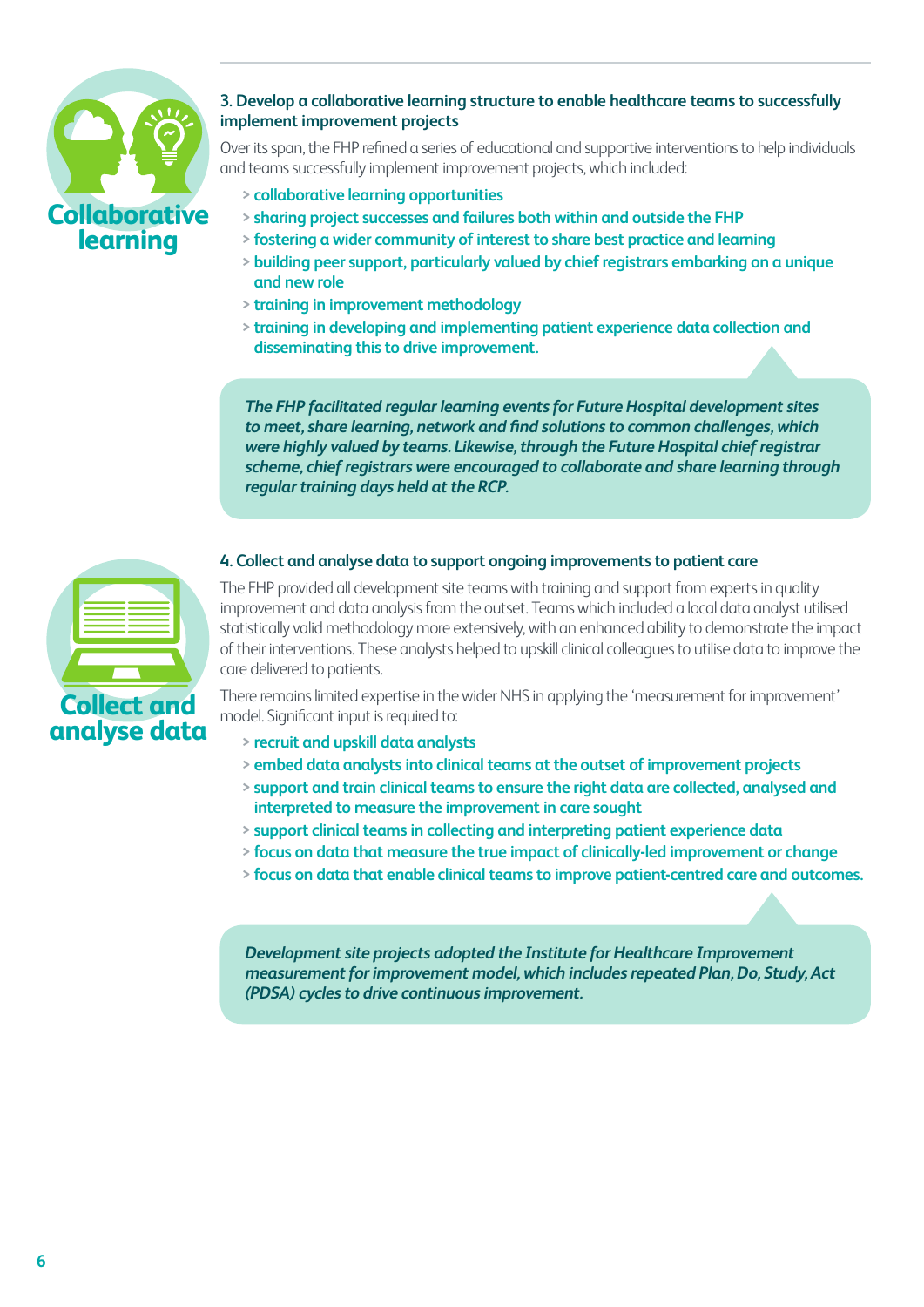**The Future Hospital Programme has demonstrated that a patient-centred approach to improving services can help deliver better care for patients by more motivated, engaged staff.**



#### **5. Develop future clinical leaders**

Clinical leadership, prestige and professional pride were significant drivers for success throughout the FHP. The chief registrar scheme was launched at a time when medical trainees felt undervalued and morale in the workforce was at an all-time low. The chief registrar pilot demonstrated:

- **> the value of the role of chief registrar for individuals, patients, their organisation and the NHS**
- **> the need for future clinical leaders to have structured leadership, improvement and management training, while remaining engaged in the delivery of acute, front-line care.**

*Chief registrars are the NHS's future clinical leaders and take a leading role in developing innovative improvement projects that address key local challenges.* 



#### **6. Partnership working between the RCP and local teams is an effective model for improving aspects of patient care**

The FHP was a new initiative for the RCP. The prestige of being badged as part of the RCP's FHP was held in high regard by clinical teams, managers and healthcare boards. Affiliation with the RCP:

- **> helped to gain organisation board-level support, which in turn accelerated local decision making processes**
- **> attracted positive local and national media and political attention which supported dissemination**
- **> enabled further progress through links with other national NHS organisations (for example the Society of Acute Medicine)**
- **> facilitated networking, shared learning and structured training**
- **> provided project management support, with exposure to national clinical leaders and expertise.**

*The FHP was a new initiative for the RCP. The prestige of being badged as part of the RCP's FHP was held in high regard by clinical teams, managers and healthcare boards.*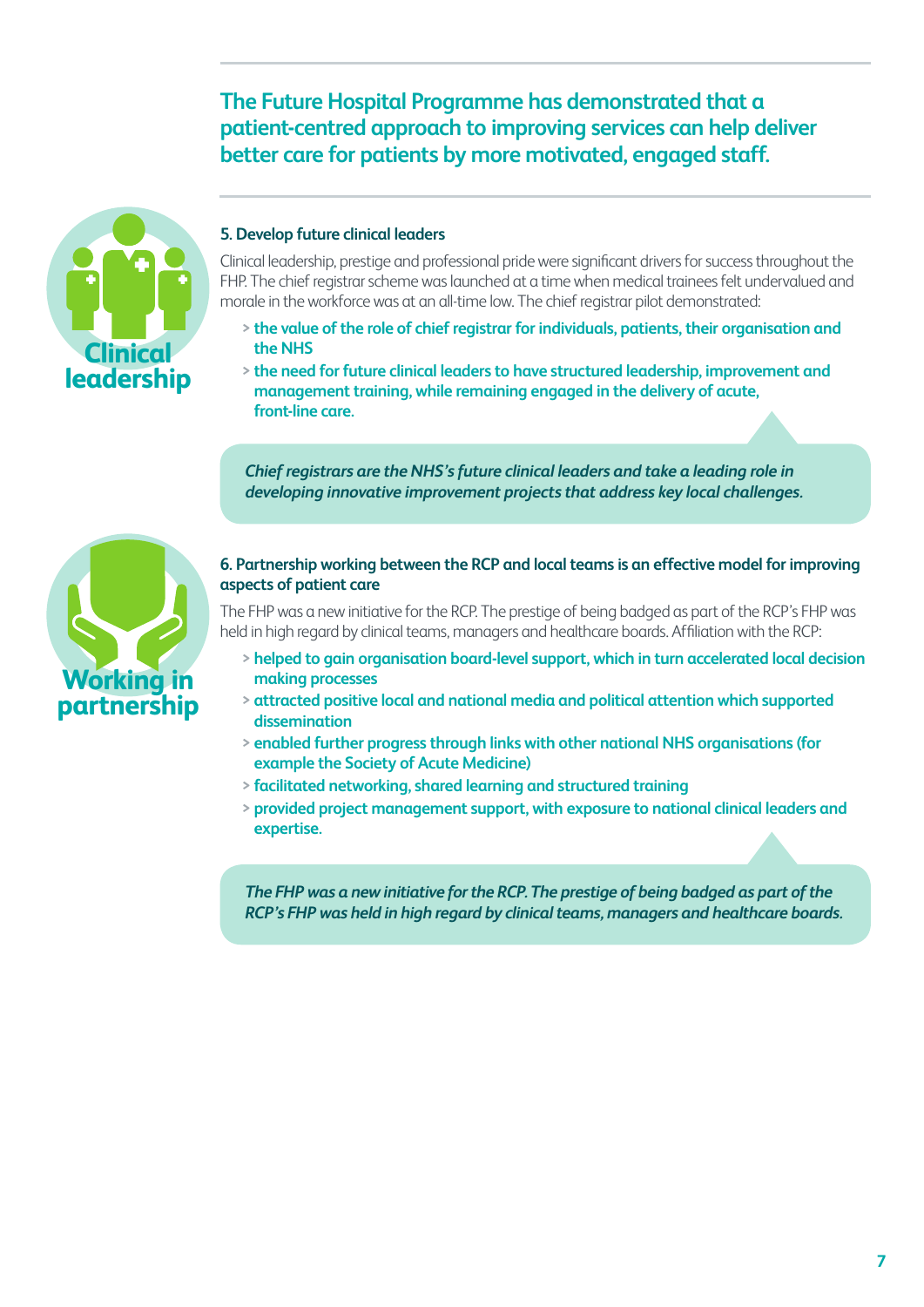### <span id="page-9-0"></span>**Successes**

#### **The right doctors assessed acutely ill patients early and as close to the hospital front door as possible**

Future Hospital projects showed:

- > patients on surgical pathways who had access to acute physicians and geriatricians, used ambulatory care more and had shorter hospital lengths of stay
- > patients receiving comprehensive geriatric assessment from a specialist multidisciplinary team tended to have a shorter length of stay in hospital.

#### **Specialist medical care extended seamlessly into the community so that patients at home, or close to home benefit from integrated specialist and community-based care**

Future Hospital projects showed:

- > patients with frailty who received specialist care in the community experienced fewer emergency visits to hospital
- > patients with respiratory illness experienced longer intervals between emergency admissions once specialist services were integrated
- > patients with access to telemedicine were able to receive specialist care in the community, which resulted in reduced travel time and costs for both patients and physicians
- > frail, older patients given enhanced community assessment, experienced a reduction in admissions to hospital due to falls.

#### **Patient experience is valued as much as clinical effectiveness**

Future Hospital projects showed:

- > patient representation was embedded in each of the development site teams.
- > local patient representatives were complemented by a member of the RCP's PCN.
- > improved patient experience was reported consistently at each of the development sites.
- > teams needed support to collect and analyse patient experience data in real time.

#### **Staff are supported to deliver safe compassionate care and are committed to improving quality**

Future Hospital projects showed:

- > project teams were able to build on their success through the creation of new posts and improved recruitment
- > sites reported improved resilience, staff morale, team working and collaboration across healthcare boundaries. There was also expansion and replication of their projects in new locations.

# **External recognition**

The FHP and its projects were recognised as beacons of excellence.

- > Several of the development sites and the chief registrar project were recognised with national nominations and awards, including the HSJ award for 'Improving Outcomes through Learning and Development'.
- > Project teams were visited by health ministers and members of parliament.
- > The overall FHP won the LaingBuisson award for innovation in care in 2016.



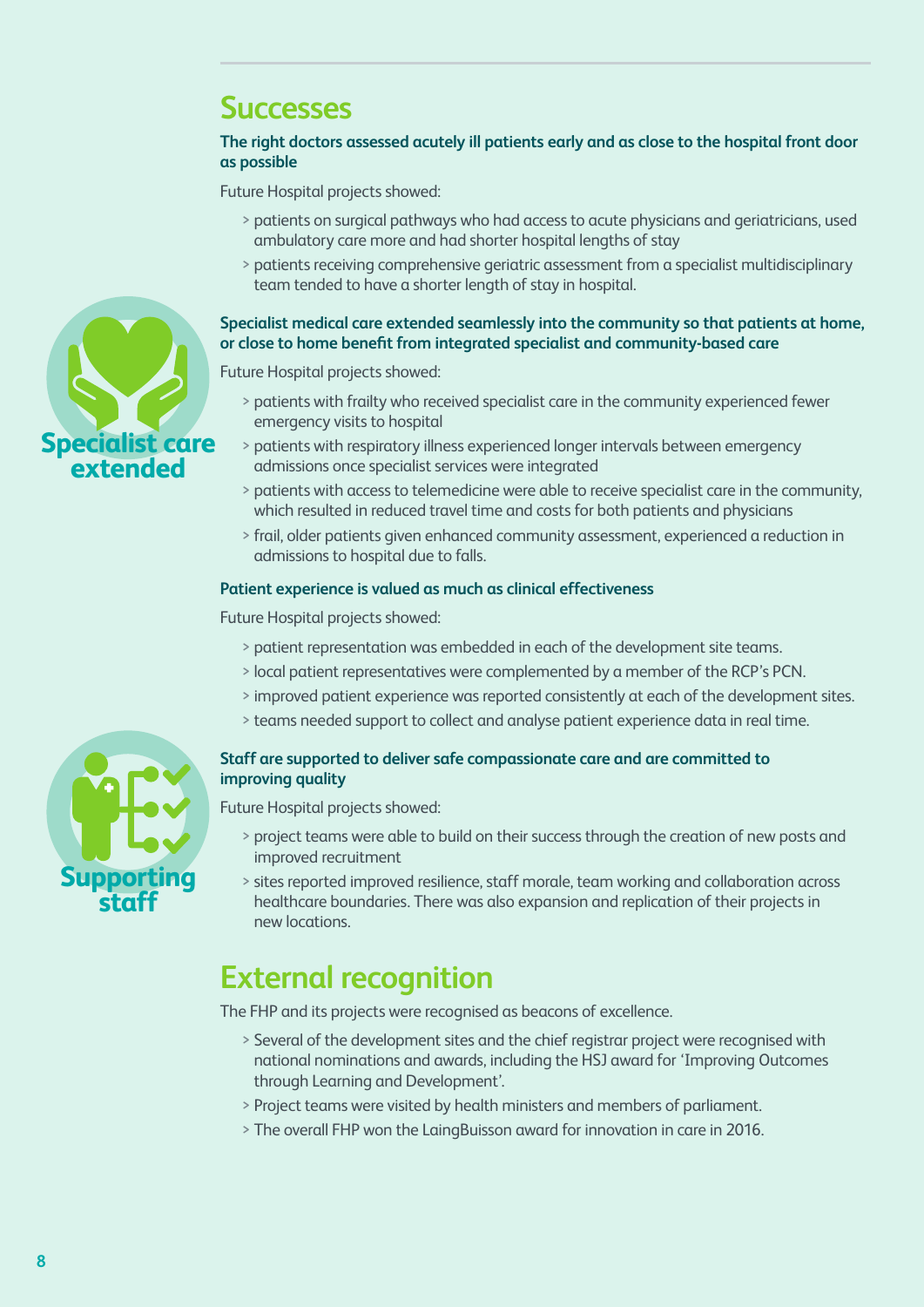<span id="page-10-0"></span>

# **Conclusions**

The FHP has demonstrated that a patient-centred approach to improving services can help deliver better care for patients by more motivated, engaged staff. The FHC vision of improving patient care through enhanced access to specialist medical care closer to home and earlier in hospital pathways was realised in part.

Development sites recruited in 2014 showed improvements in the care of frail older people in hospital and community settings. Development sites commencing their projects in 2016 highlighted the promise and initial impact of enhanced joint working across healthcare boundaries for respiratory, allergy and frail and older people services.

#### **Patient involvement**

Patient involvement helped to ensure that the improvements reported were meaningful to patients. Successful and effective patient involvement required careful planning and continuing support.

#### **Team morale and resilience**

Almost all development site projects were put at risk by relentless systemic pressures in their organisations, leading to staff redeployment and vacancies. Improvement requires resilience and flexibility; projects may evolve in directions that were not foreseen at their inception.

#### **Collecting data for improvement**

The IHI improvement methodology was utilised by all development site teams. Those teams with data analysts were able to apply this methodology most effectively. Data analysts should be embedded in front-line clinical teams seeking to improve care. This will ensure that the 'right' data are collected, analysed and appropriately interpreted.

#### **Developing future leaders**

The pilot of the role of chief registrar has been a notable success of the FHP. The evaluation from the University of Birmingham provides important insights into its implementation.<sup>2</sup> The achievements of the first chief registrars have been impressive, leading to wide support and a doubling of recruitment.

### **Improving future health and care**

The findings and learning from the FHP confirm that the RCP is uniquely placed to support physicians to improve patient care through:

- **> supporting patients and carers to be members of improvement teams**
- **> harnessing its national and international prestige to improve patient care**
- **> facilitating collaborative learning and networking opportunities with peers and experts**
- **> supporting the development of the next generation of clinical leaders and ensuring today's leaders are equipped with the skills to continuously improve patient care.**

#### **References**

- 1 Future Hospital Commission. *Future Hospital: caring for medical patients.* A report from the Future Hospital Commission to the Royal College of Physicians. London: Royal College of Physicians, 2013.
- 2 Exworthy M and Snelling I. *Evaluation of the RCP's Chief Registrar programme: Final report*. Birmingham: University of Birmingham, 2017.